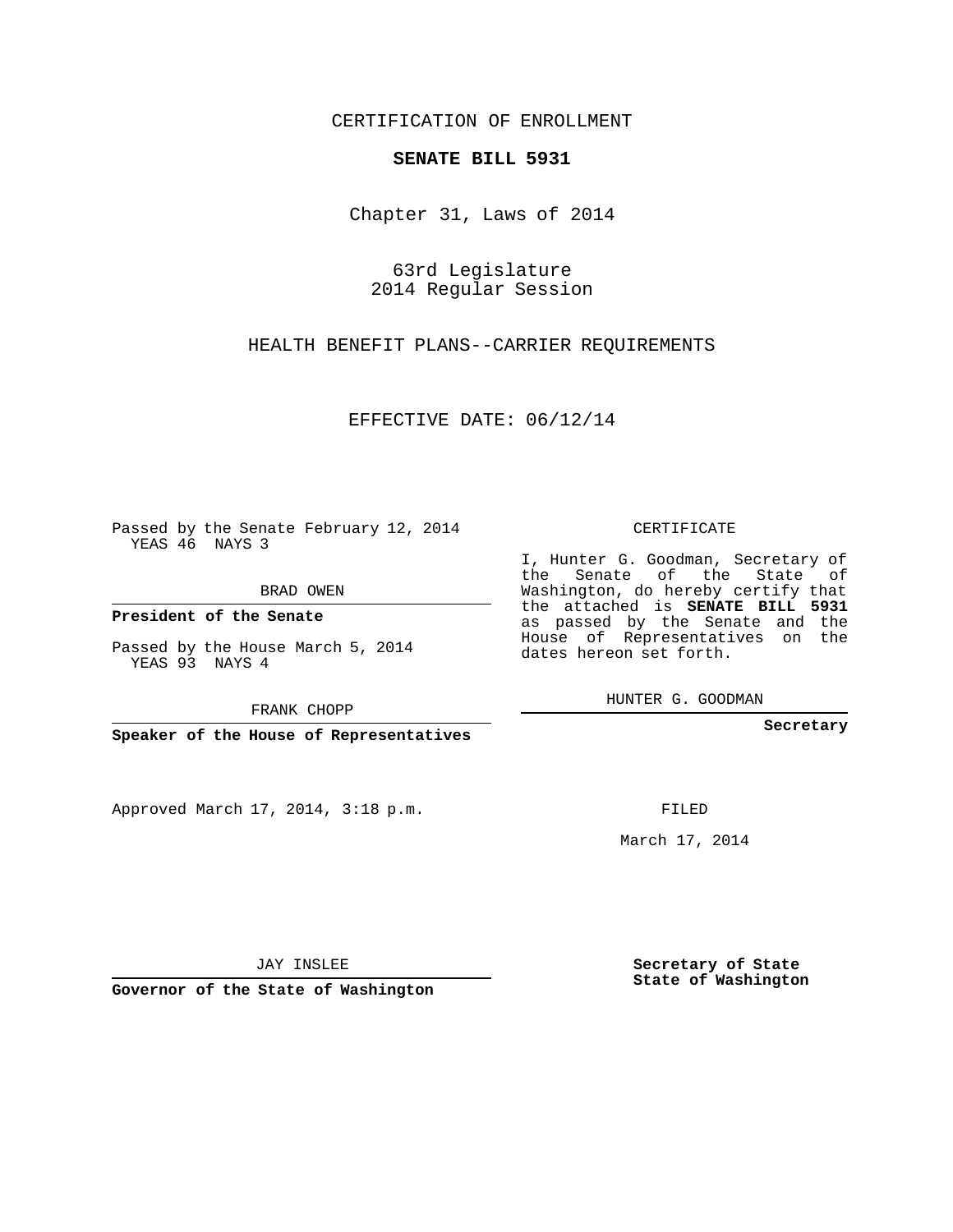## **SENATE BILL 5931** \_\_\_\_\_\_\_\_\_\_\_\_\_\_\_\_\_\_\_\_\_\_\_\_\_\_\_\_\_\_\_\_\_\_\_\_\_\_\_\_\_\_\_\_\_

\_\_\_\_\_\_\_\_\_\_\_\_\_\_\_\_\_\_\_\_\_\_\_\_\_\_\_\_\_\_\_\_\_\_\_\_\_\_\_\_\_\_\_\_\_

Passed Legislature - 2014 Regular Session

**State of Washington 63rd Legislature 2013 1st Special Session By** Senators Hargrove, Becker, and Keiser Read first time 05/13/13. Referred to Committee on Health Care .

 AN ACT Relating to carriers operating outside of the exchange but only relating to requiring that carriers offering health benefit plans that meet the definition of bronze level in the individual or small group market must also offer silver and gold level plans as specified in section 1302 of P.L. 111-148 of 2010 and that nongrandfathered individual and small group health plans must conform with the actuarial value tiers specified in section 1302 of P.L. 111-148 of 2010; and amending RCW 48.43.700 and 48.43.705.

9 BE IT ENACTED BY THE LEGISLATURE OF THE STATE OF WASHINGTON:

10 **Sec. 1.** RCW 48.43.700 and 2012 c 87 s 6 are each amended to read 11 as follows:

12 (1) For plan or policy years beginning January 1, 2014, a carrier 13 ((must offer individual or small group health benefit plans that meet 14 the definition of silver and gold level plans in section 1302 of P.L. 15 111-148 of 2010, as amended, in any market outside the exchange in 16 which it offers a plan that meets the definition of bronze level in 17 section 1302 of P.L. 111 148 of 2010, as amended) offering a health 18 benefit plan that meets the definition of bronze level in section 1302 19 of P.L. 111-148 of 2010, as amended, in the individual market outside